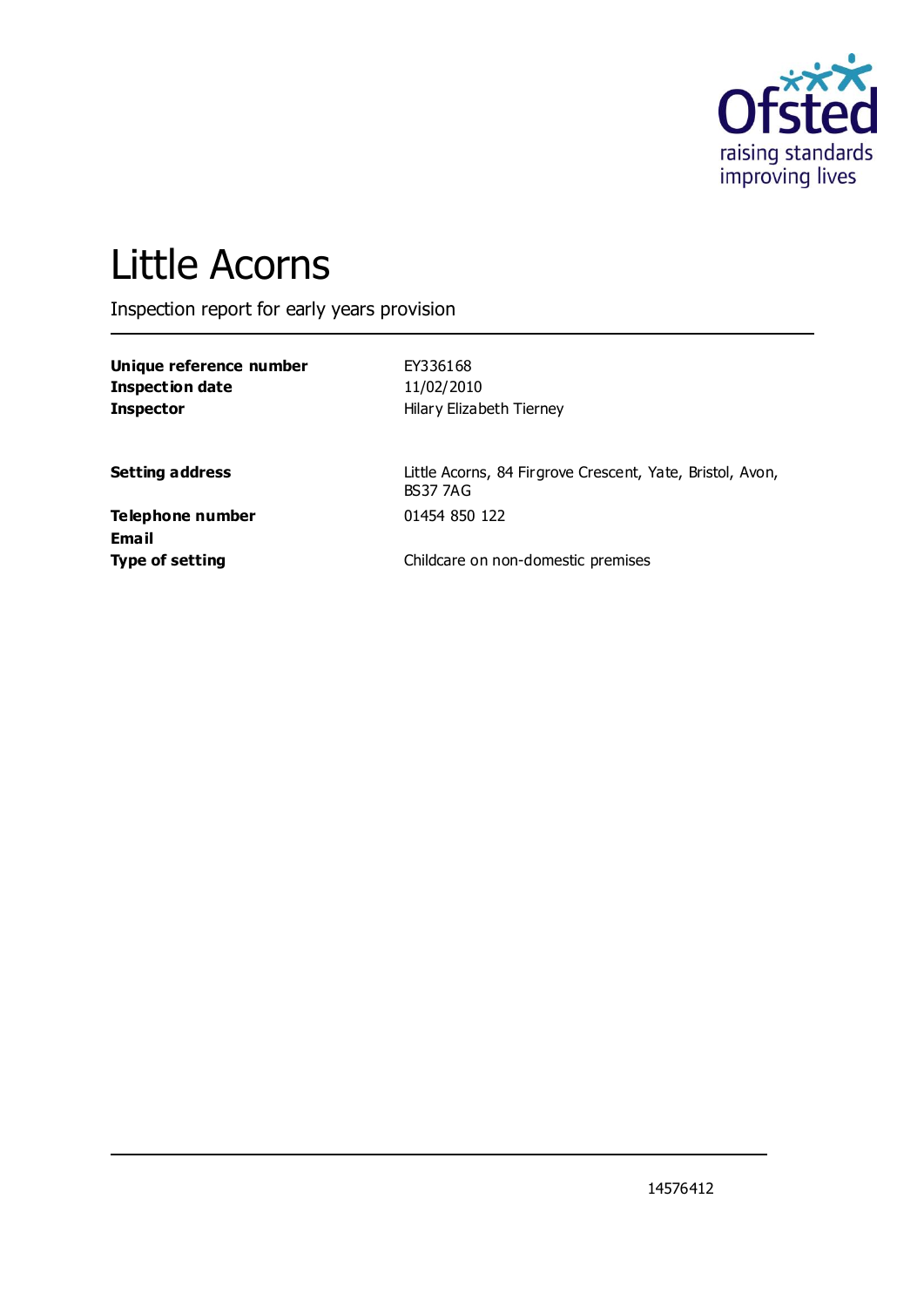The Office for Standards in Education, Children's Services and Skills (Ofsted) regulates and inspects to achieve excellence in the care of children and young people, and in education and skills for learners of all ages. It regulates and inspects childcare and children's social care, and inspects the Children and Family Court Advisory Support Service (Cafcass), schools, colleges, initial teacher training, work-based learning and skills training, adult and community learning, and education and training in prisons and other secure establishments. It rates council children's services, and inspects services for looked after children, safeguarding and child protection.

If you would like a copy of this document in a different format, such as large print or Braille, please telephone 0300 123 1231, or email enquiries@ofsted.gov.uk.

You may copy all or parts of this document for non-commercial educational purposes, as long as you give details of the source and date of publication and do not alter the information in any way.

Royal Exchange Buildings St Ann's Square Manchester M2 7LA

T: 0300 123 1231 Textphone: 0161 618 8524 E: enquiries@ofsted.gov.uk W: [www.ofsted.gov.uk](http://www.ofsted.gov.uk/)

© Crown copyright 2009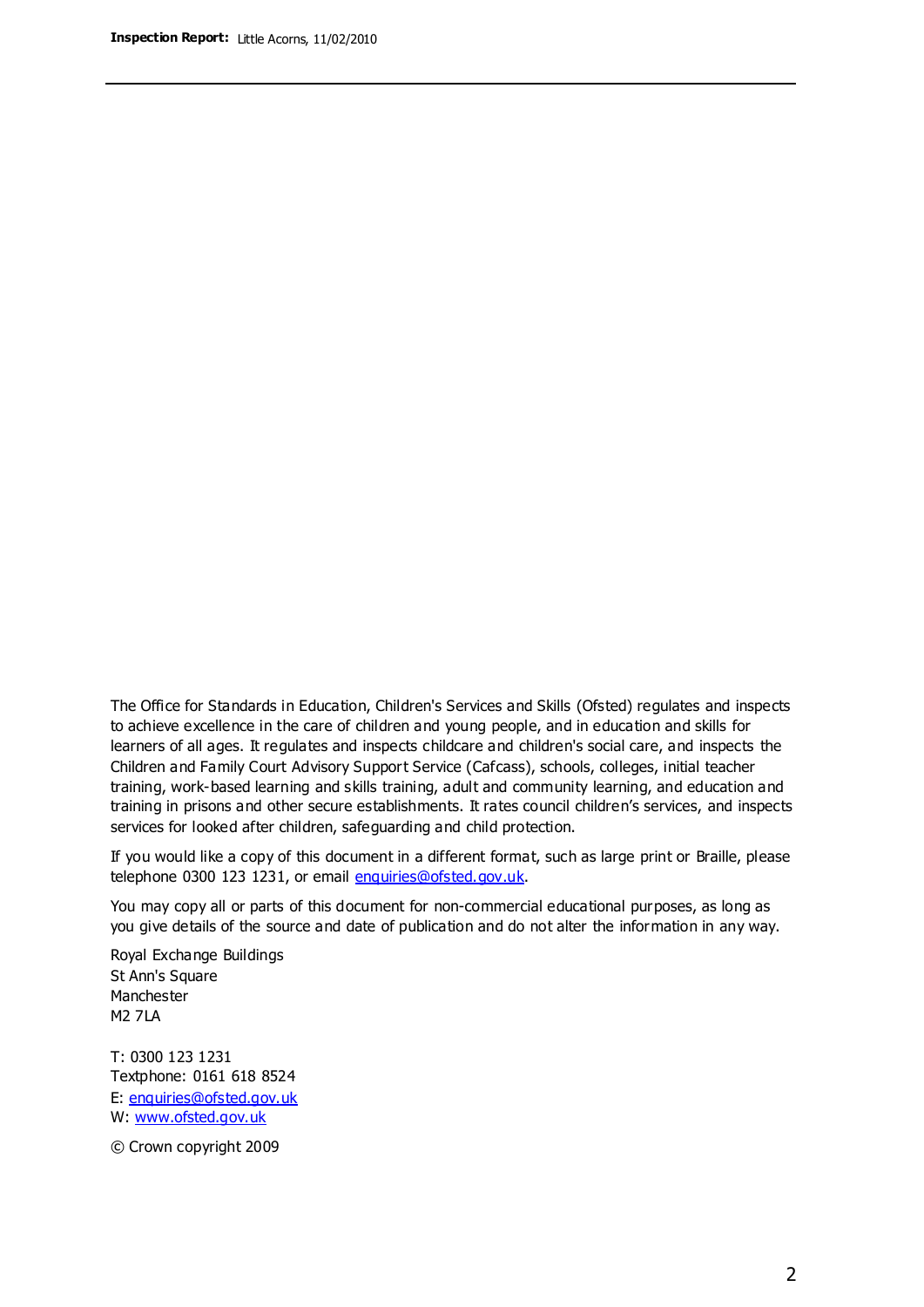## **Introduction**

This inspection was carried out by Ofsted under Sections 49 and 50 of the Childcare Act 2006 on the quality and standards of the registered early years provision. 'Early years provision' refers to provision regulated by Ofsted for children from birth to 31 August following their fifth birthday (the early years age group). The registered person must ensure that this provision complies with the statutory framework for children's learning, development and welfare, known as the *Early* Years Foundation Stage.

The provider must provide a copy of this report to all parents with children at the setting where reasonably practicable. The provider must provide a copy of the report to any other person who asks for one, but may charge a fee for this service (The Childcare (Inspection) Regulations 2008 regulations 9 and 10).

Please see our website for more information about each childcare provider. We publish inspection reports, conditions of registration and details of complaints we receive where we or the provider take action to meet the requirements of registration.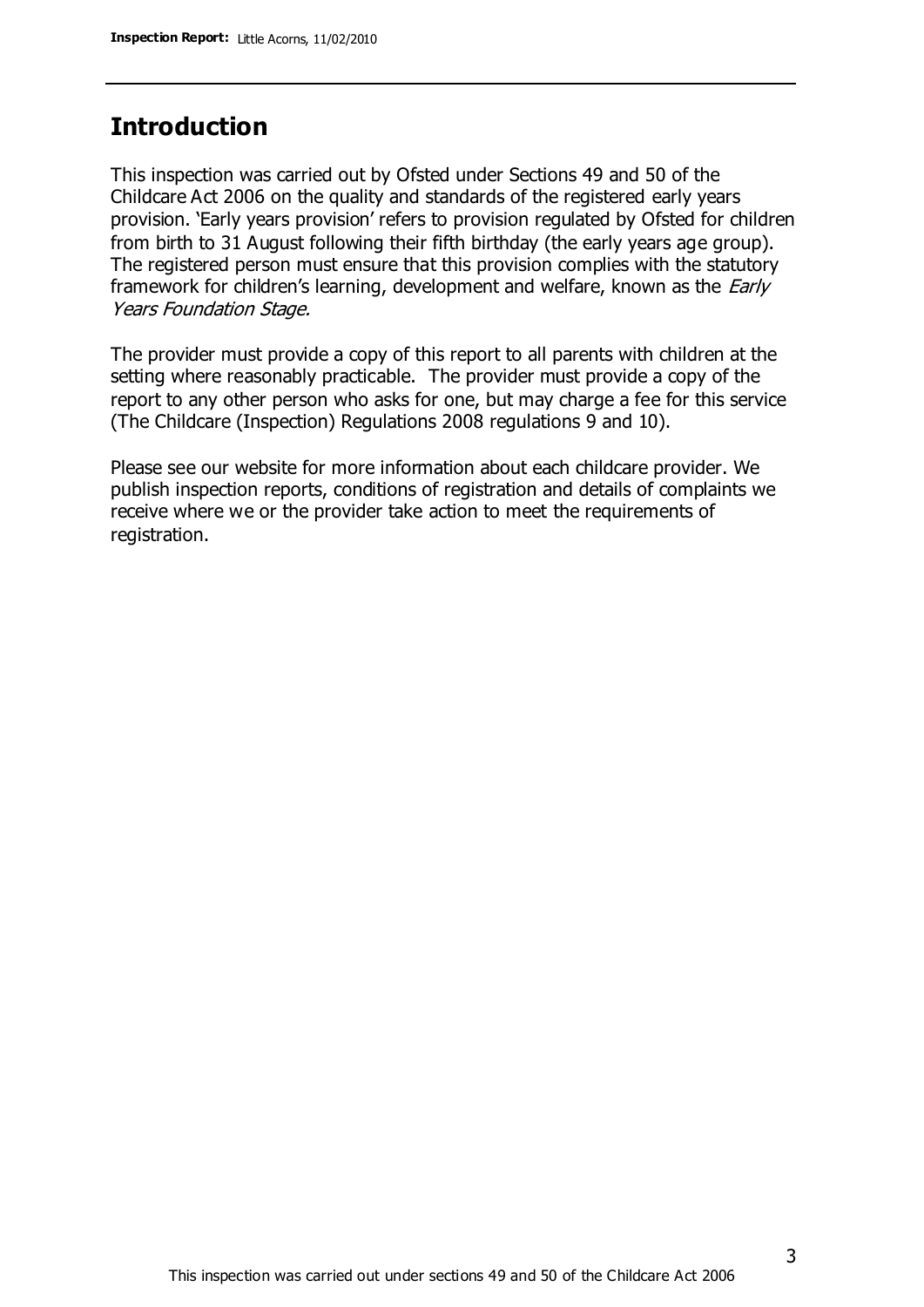# **Description of the setting**

Little Acorns Day Nursery operates from a converted shop and has been registered under the existing management team since in 2006. The nursery is one of five nurseries owned by a private partnership. The nursery is open each weekday from 8.00 am until 6.00 pm excluding Bank Holidays and a week between Christmas and New Year. The provider is on the Early Years Register. Children aged up to two years have access to a playroom, sleep room and changing facilities on the first floor. Children aged three to five years have use of a playroom, a smaller messy play area and toilets on the ground floor. The setting also includes an office and a kitchen, where children's meals are prepared each day. Children have access to an enclosed rear garden.

The group is registered to provide care for 32 children in the early years age group; of these, not more than 12 may be under two years at any one time. There are currently 53 children on roll, of these, a total of 35 are in the early years age group and 17 are under two years old. Children attend from surrounding areas. The nursery currently have no children with special educational needs and/or disabilities or who speak English as an additional language. Partnership arrangements with other early years settings are with a local pre-school setting which is based on a school site.

The two owners are appropriately qualified and they employ nine members of staff to work with the children and a cook. Of these, seven hold appropriate early years qualifications. All staff have completed child protection and first aid training.

## **The overall effectiveness of the early years provision**

Overall the quality of the provision is good.

Children make good progress in all areas of learning and development because the staff are caring and have a good knowledge of the Early Years Foundation Stage. Staff know the children and their families well, they recognise and treat children as individuals and unique. Effective arrangement to ensure the safety, health and well-being of the children are in place. Good links with parents, carers and other professionals have been developed and ensure that all adults are involved in their care. Highly motivated staff ensure good quality practice and an extremely high commitment to drive improvement. Good quality self evaluation and development of action plans for future improvement are in place and demonstrate clearly the settings drive to provide high quality childcare.

## **What steps need to be taken to improve provision further?**

To further improve the early years provision the registered person should:

develop further the role of the key person so that all adults can continue to meet children's individual needs and ensure parents are made aware of their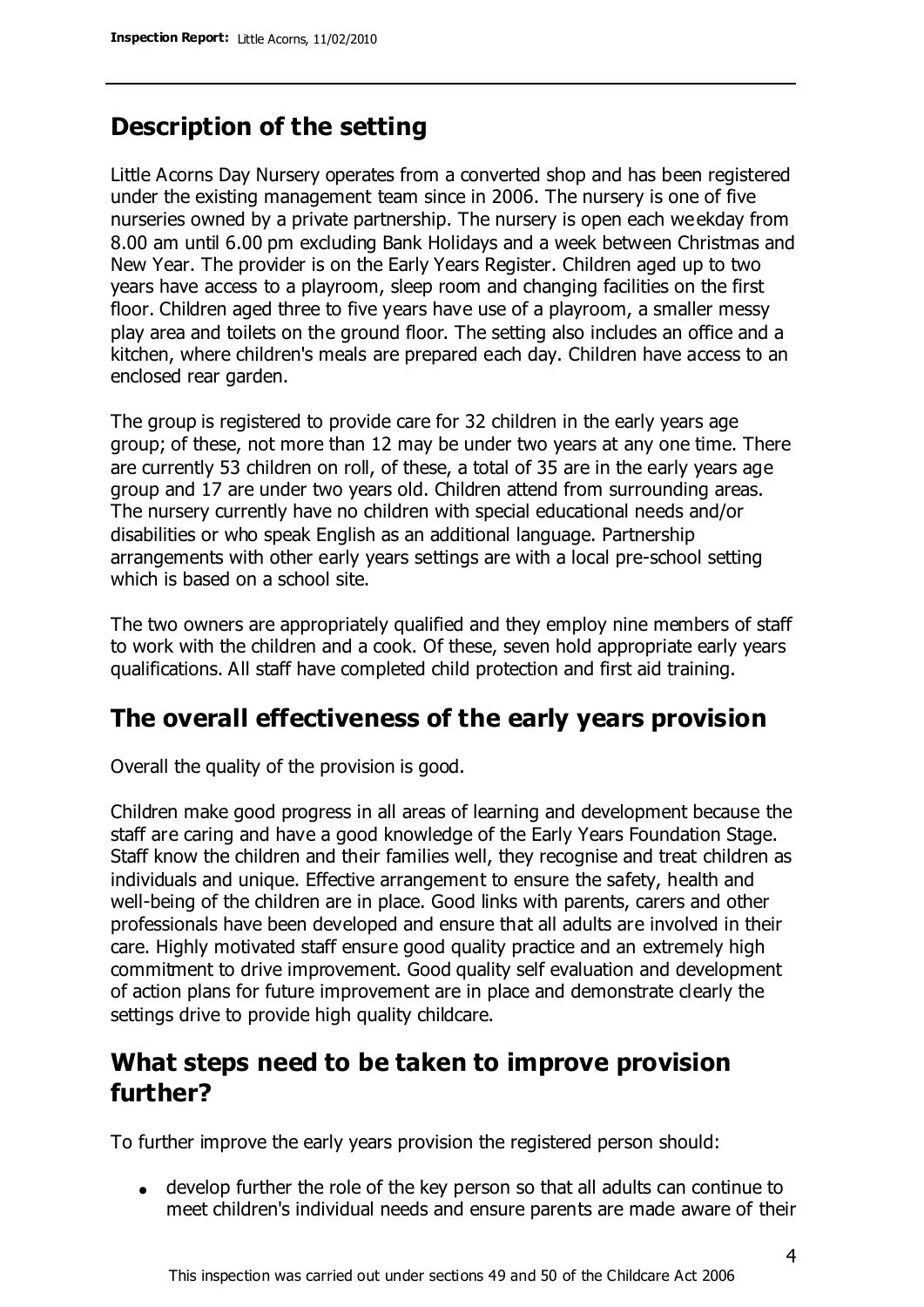child's key person.

# **The effectiveness of leadership and management of the early years provision**

Robust steps to safeguard children are in place. Clear vetting procedures ensure that all adults are suitable to work with the children. There are effective procedures for the identification of children at risk in a caring supportive environment. Staff ensure records of children's existing injuries are recorded and shared with parents and confidentiality maintained. Robust risk assessments and daily hazard checks and regular fire evacuation procedures are carried out regularly and the staff are vigilant in their supervision of children all which contribute to creating a safe environment for children. For example, as the premises opens onto a road and has large glass windows staff ensure they ask for identification from visitors to be shown through the glass door before they allow the visitor in the building. Detailed accident and medication records are kept and shared with parents and all necessary details are obtained from parents before any medication is administered to children.

Resources are in good condition, most are easily accessible and used effectively to help children learn and develop. Staff have developed a toy book with photographs of the resources that are stored on higher shelves so children are able to see what other resources are available to them. Children achieve well in their knowledge and understanding of the world around them as a result of the setting taking effective steps to promote equality and diversity well. Children's backgrounds and differences are acknowledge and catered for extremely well. Through discussion, staff demonstrated their understanding about how they would include and offer support to children who have English as an additional language and special educational needs and/or difficulties.

Comprehensive policies and procedures contribute to the smooth running of the setting. An excellent, detailed self evaluation has been completed and a detailed action plan is well targeted to help bring about improvement and recent actions taken indicate development is seen as on going. For example, changes made to the planning, observations and assessment process have been made and implemented successfully to ensure that all staff are able to contribute to children's learning. This demonstrates a good commitment to embedding ambition and driving improvement. All staff are highly motivated, work well as a team and committed to providing good quality childcare.

There is a good partnership with parents and carers. Detailed notice boards, monthly newsletters, parents' feedback forms, daily diaries, regular parents evenings and regular verbal communication ensure parents are kept involved in their child's learning. Parents spoken to commented on how they feel the staff are all approachable and how happy their children are to come to the setting. However, some parents were unclear about who their child's key person is. Parents all commented on how they are aware that the polices and procedures are easily accessible to them. All necessary written parental permissions are in place. Links with other early years settings are good. Both written and verbal information is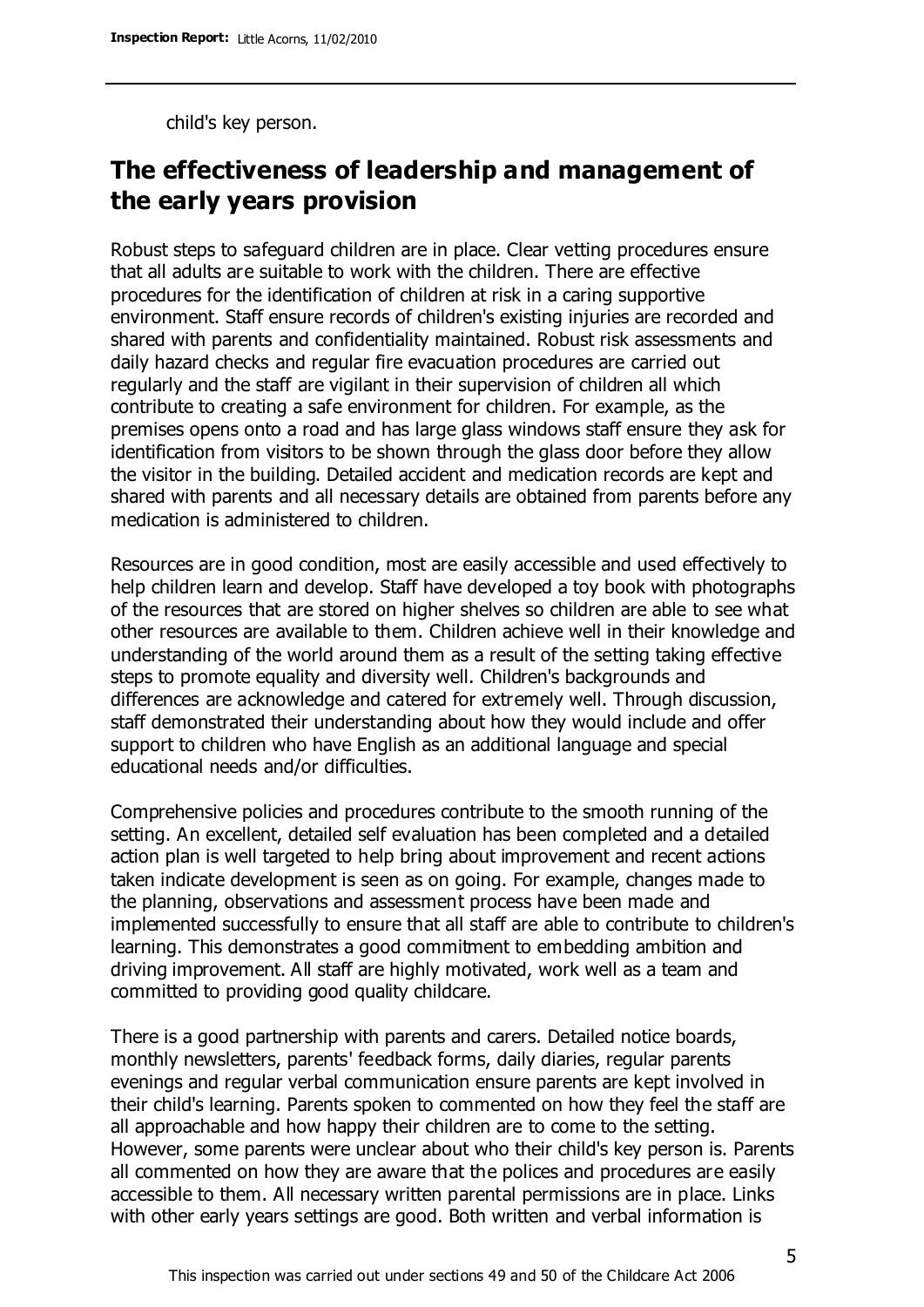regularly shared with them and helps to ensure that all adults who care for the children are contributing to the child's development.

# **The quality and standards of the early years provision and outcomes for children**

Children settle quickly and enjoy their time at the setting. The nursery is bright and cheerfully decorated with children's work and staff create a warm, friendly environment where children feel safe. Children are confident, active learners and make friends, they are eager to learn and explore. The staff provide a good balance of stimulating, challenging activities which are both child-led and adult-led. Children show good levels of self-esteem and a sense of belonging. They develop skills for the future through careful guidance from the staff, for example, staff encourage children to help themselves to snacks and serve themselves at lunch time. Good manners are encouraged and children were observed saying 'please' and 'thank you' with little or no prompting from staff. Children develop their independence and are able to visit the toilet alone, they understand the importance of hand washing and staff are good role models. Staff use antibacterial gel regularly and wear aprons when serving snacks, meals and when they change nappies. Children have excellent access to fresh air and exercise. They are able to have free flow to the enclosed garden which has a decked area, barked area with swings and a slide. Children have a lovely time in the garden exploring the outside area, they are able to dig and grow, run, climb and ride bikes. They were observed having a lovely time interacting with each other and the staff. All staff have a calm, caring approach towards the children and use plenty of praise and encouragement with the children. The children are well behaved and understand the rules of the setting and show care and concern for each other.

Clear planning, observations and assessments help staff identify children's starting points, interests and next steps and highlight which children require extension or extra support. Clear records help staff provide challenging activities for both the younger and older children. The key person system has recently been changed so the number of adults involved with the child is reduced and a second key person has been introduced, for example, the key person or the second person now changes their key child's nappies rather than anyone in the room. This ensures that children learn about how to be strong and independent from a base of loving, secure relationships from their key person.

Children are able to develop their imagination through role play and creative activities such as painting and using recycled materials. Children have easy access to books and were observed sitting in the cosy book corner looking at books alone and together with staff. Children enjoy taking part in songs and rhymes. Children were observed having a lovely time singing songs and all sit really well and join in the songs with excitement and enjoyment. Children understand that they can use items to count such as their fingers and beads. They can count confidently and most can count to ten. Children interact with each other and are beginning to learn about taking turns, sharing and working together. Younger children are treated with genuine care and concern by the staff. Lovely interactions were observed with staff talking constantly to the babies and younger children about what they are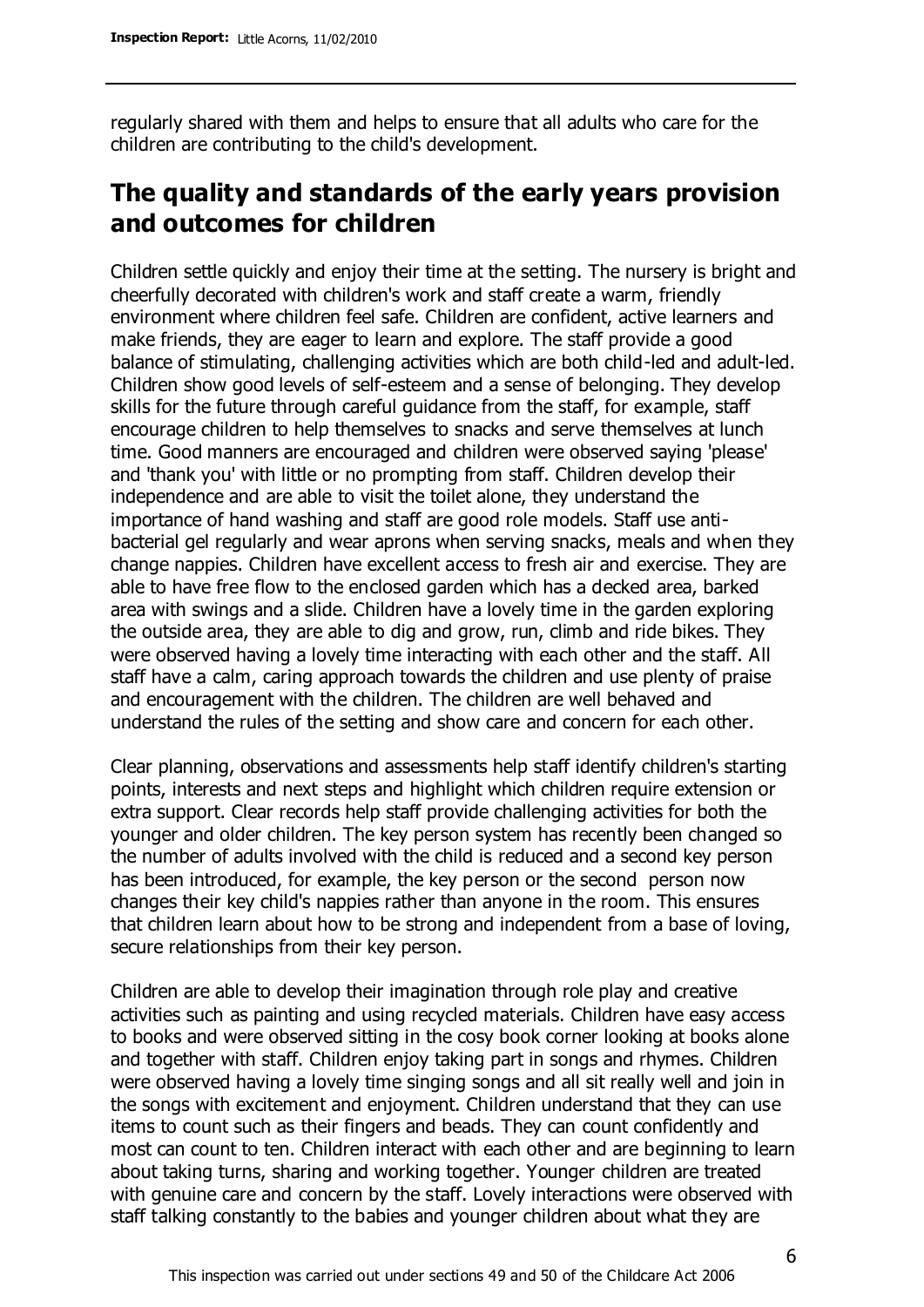doing and the items they were playing with. Staff understand the younger children's needs and anticipate what they want as they play. For example, the younger children looked through the window and saw the older children out playing and started to shout for attention from the staff outside. A member of staff contacted the staff downstairs to get them to wave back. Then the younger children were asked if they wanted to go outside, which they did. Staff met children's individual needs extremely well and work closely together to ensure they continue to provide activities to challenge and interest the children.